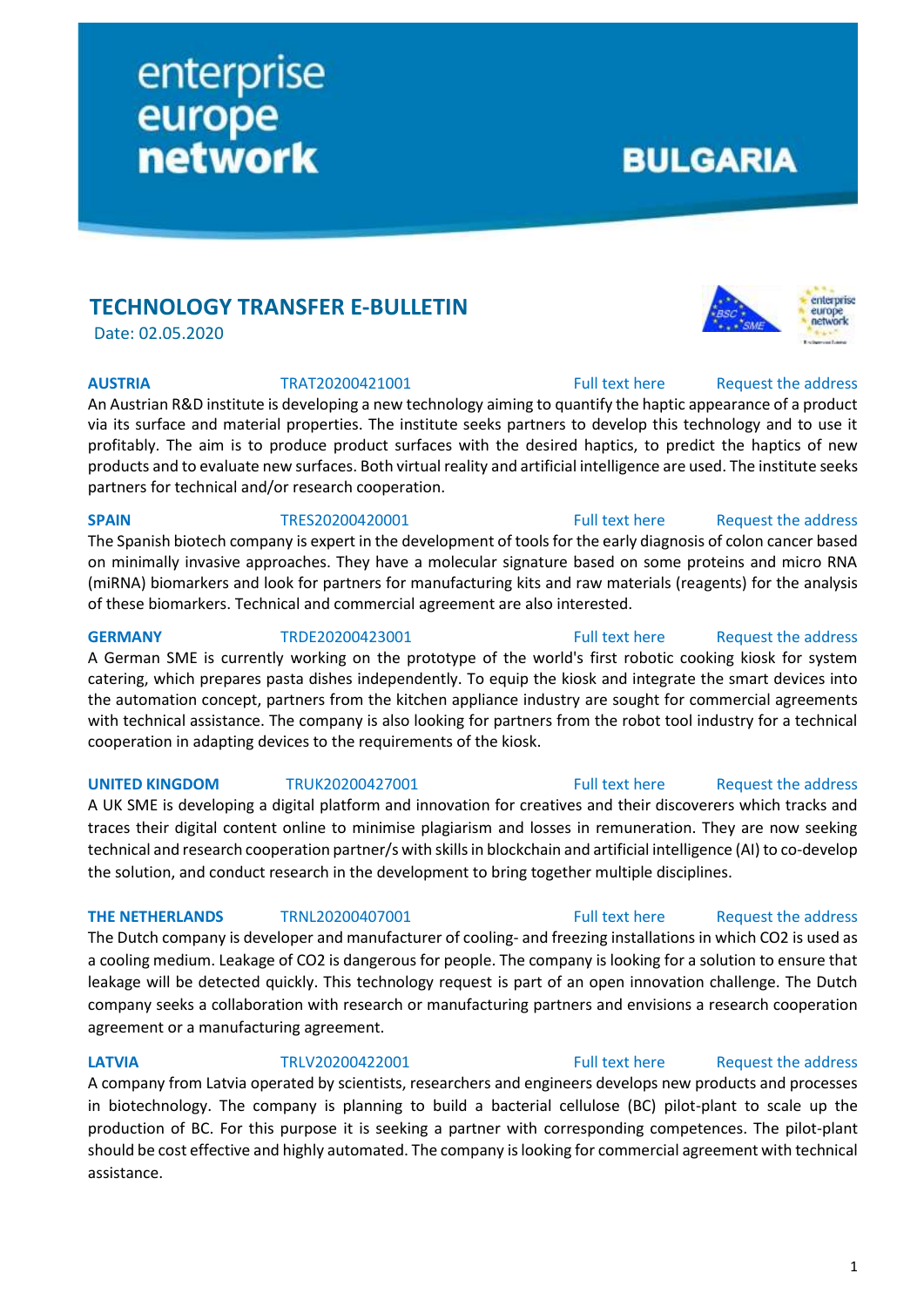## **THE NETHERLANDS** TRNL20200423002 [Full text here](https://een.ec.europa.eu/tools/services/PRO/Profile/Detail/3706d3bd-a78e-4a41-a8ed-a175b9a5314d) Request [the address](http://www.een.bg/index.php?option=com_rsform&formId=13)

A leading Dutch company active in the entire mushroom supply chain faces shortages in the labour market and rising labour costs. Therefore it wants to robotize the mushroom harvesting process. The company is looking for partners that offer technology to pick mushrooms from different shelves in a narrow growing room. It aims to set up a pilot proving the technical and economical feasibility of such a system within the framework of a commercial agreement with technical assistance.

**THE NETHERLANDS** TRNL20200406001 [Full text here](https://een.ec.europa.eu/tools/services/PRO/Profile/Detail/c7a804d0-8bb8-4c17-b070-11b7dad75e9c) Request [the address](http://www.een.bg/index.php?option=com_rsform&formId=13) A Dutch transport company is involved in less-than-truckload, full-truckload and network distribution of cargo. In order to operate more sustainably, the company is looking for new ideas, methods and techniques to secure the cargo in the cages, without using plastic or other environmentally harmful materials. Cooperation with partners is sought and a research or a technical cooperation agreement is foreseen. This request refers to an innovation challenge published on an open platform.

## **THE NETHERLANDS** TRNL20200428001 [Full text here](https://een.ec.europa.eu/tools/services/PRO/Profile/Detail/ed93f937-87e7-4801-af86-c89a583f1d03) Request the address

A Dutch recycling company specializes in the separation of bottom ash from waste power plants into semifinished products (granulates) and valuable mineral and metal fractions. To make the granulates suitable for use in concrete products, it is important to remove the last stainless steel particles as well. The company is looking for innovative technologies and/or other out of the box idea's to detect and remove these particles from bottom ash. A research or technology agreement is foreseen.

## **SINGAPORE** TRSG20200421001 [Full text here](https://een.ec.europa.eu/tools/services/PRO/Profile/Detail/8cdace0e-bf93-476d-ac95-64c26181a5bc) Request the address

A Singapore games development SME seeks technologies related to chatbots, marketing, machine learning and statistics, data analysis for an artificial intelligence (AI)-assisted predictive marketing and community management system. The proposed solution will empower marketers to craft personalised content and maximize customer engagement. EU SMEs from a EUREKA participating country with the sought technologies/capabilities are welcome to collaborate via a licensing/ research partnership.

Vienna-based diagnostics service provider seeks company to design, assemble and package in-vitro diagnostic (IVD) test kits for a proprietary product. Assay development is concluded and relevant product specifications are in place. The cooperation partner needs all required permits and expertise in designing, packaging, assembling and validating the kits. Support is needed for labelling and preparing the required documentation. They seek a partner for manufacturing agreement within Europe.

A Singapore startup focusing on micro- and nano-scale structured substrates that can be used in optics, flexible screens and micro array chips for genomics seeks a partner to enhance their existing technology of micro/nano replication in nano injection moulding and nano-imprinting to develop the company to one with high volume advanced manufacturing capabilities. The startup is keen on licensing, commercial agreements with technical assistance, or research cooperation with European SMEs.

A Spanish inventor has developed and patented a wind turbine column for sustainable energy generation. It consists of a system of vertical blades that take advantage of the wind of cities and transform it into sustainable energy. The inventor is interested in offering license and manufacturing agreements.

## **FRANCE** TOFR20200402001 [Full text here](https://een.ec.europa.eu/tools/services/PRO/Profile/Detail/79e8b799-8f94-4b5e-a2c5-3c786304bc0e) Request the address

A French SME has developed a holistic software solution, supported by data science, streaming and processing industrial data through artificial intelligence (AI) algorithms. It drives operational efficiency in the industrial operations, in sectors such as automotive, aeronautics, mining, oil & gas, utilities, transport and manufacturing. The SME seeks partners interested in using this technology in the framework of a license agreement or a commercial agreement with technical support.

## **AUSTRIA** TRAT20200331001 [Full text here](https://een.ec.europa.eu/tools/services/PRO/Profile/Detail/601943f0-dc63-4e54-8cec-f486e2801bf6) Request [the address](http://www.een.bg/index.php?option=com_rsform&formId=13)

# **SINGAPORE** TRSG20200409001 [Full text here](https://een.ec.europa.eu/tools/services/PRO/Profile/Detail/66e22810-55ca-4371-88a4-050092261205) Request the address

# **SPAIN** TOES20200222001 [Full text here](https://een.ec.europa.eu/tools/services/PRO/Profile/Detail/4d10428e-9bb7-4923-b7d4-3039b3a87b11) Request the address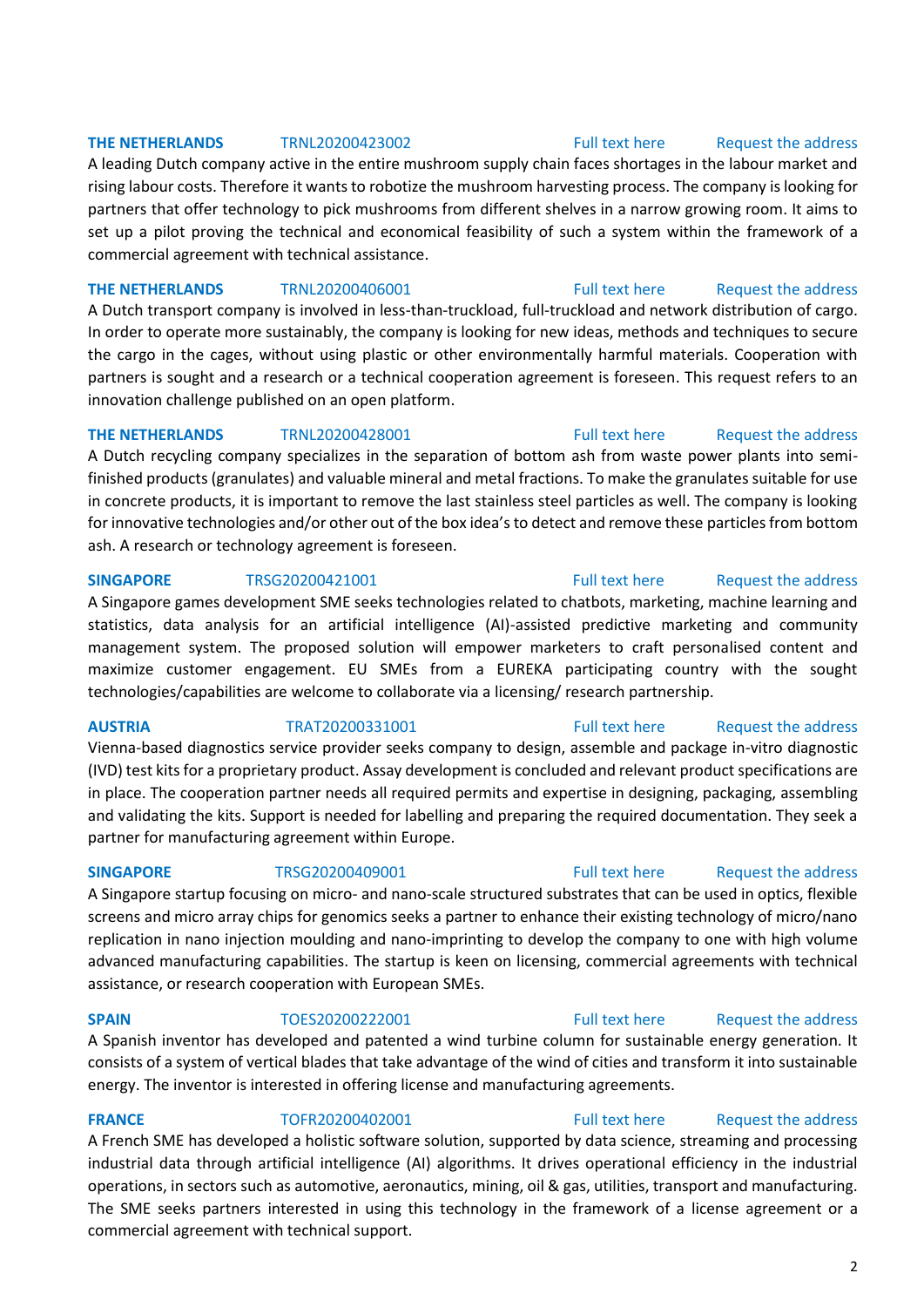## **NORTH MACEDONIA** TOMK20200427001 [Full text here](https://een.ec.europa.eu/tools/services/PRO/Profile/Detail/e3e0637a-0563-468d-809b-c2dd91688a49) Request the address

A Macedonian software programming company is offering a live streaming solution that uses peer-to-peer streaming technology where each connected device is helping to deliver the video to another user. The solution, which has fast video response and low video latency, provides savings of up to 70% of the hosting costs. The company is looking to establish partnership under the terms of commercial agreement with technical assistance.

**POLAND** TOPL20200424001 [Full text here](https://een.ec.europa.eu/tools/services/PRO/Profile/Detail/56cb6830-807b-4f1b-aef2-251716b3f424) Request the address

A Polish company specialized in the field of wildlife research & environmental consulting has developed and patented a system for wind power sector. This technology gives the industry simple, automatic onshore and offshore ready tool for bat & bird mortality monitoring. Additionally, by using 360° monitoring, this system is a multi-tool for detection and tracking of different phenomena. The company is offering this technology within license or or commercial agreement with technical assistance.

**UKRAINE** TOUA20200417001 [Full text here](https://een.ec.europa.eu/tools/services/PRO/Profile/Detail/7430a6e8-1312-49bd-bb48-70002f7ad3e4) Request the address

This Ukrainian R&D company has developed a technology for the production of "green" hydrogen from biodiesel production waste - bio glycerin, as well as from bioethanol. The company is looking for interested partners on the basis of a technical cooperation agreement to test the technology in an industrial environment.

**GREECE** TOGR20200327001 [Full text here](https://een.ec.europa.eu/tools/services/PRO/Profile/Detail/103878e3-402a-4c92-8ce7-66e8c77abc19) Request the address

An experienced Greek IT company, dealing with telematics solutions, offers an integrated smart water platform. The platform includes a series of smart meters able to provide remotely information about consumption and damages. It also includes a software suite for the control of the water network. The company is looking for either water suppliers for technical collaboration or companies that provide equipment for commercial agreement.

**ITALY** TOIT20200406001 [Full text here](https://een.ec.europa.eu/tools/services/PRO/Profile/Detail/d2846ba3-092b-46f4-9ee3-17fc95f6e435) Request the address An innovative Italian company has developed a Ready2Use communication platform integrated with wearable devices to drive and manage any kind of field Work-Flow by enabling hands-free real-time collaboration among productive resources. Operators can benefit from both live support approach and a full set of tools for inspection checklists. The SME is interested in commercial agreements with technical assistance with partners or end users such as: manufacturing firms, service providers, utilities.

## **SWITZERLAND** TOCH20200409001 [Full text here](https://een.ec.europa.eu/tools/services/PRO/Profile/Detail/1a42eccf-2d5d-45de-a486-823f873bc4f5) Request the address

A Swiss SME with expertise in water treatment has developed a game changing technology for removing of limescale and biofilms in sanitary water pipes in buildings, achieving key benefits for building owners and the wellbeing of occupants. The physical technology is using very low frequency electromagnetic resonance fields. Neither chemical nor biological products are used. The SME is seeking applied research partners interested to test the technology in the frame of a research cooperation.

A Swiss SME with expertise in water treatment has developed a game changing technology for removing biofilms in drinking water pipes for livestock farming, achieving key benefits for animal health and wellbeing. The water treatment technology is using very low frequency electromagnetic resonance fields. Neither chemical nor biological products are used. The SME is seeking applied research partners from the agronomy sector interested to test the technology in the frame of a research cooperation.

**POLAND** TOPL20200211002 [Full text here](https://een.ec.europa.eu/tools/services/PRO/Profile/Detail/eb85b6a6-6cf6-4a6d-8c16-bedf7df9efb5) Request the address A Polish SME specializes in research and production of innovative thermal insulation materials. In 2015-2019 a new technology was developed for the production of flame retardant kits of perlite products for protection of reinforced concrete and steel structures. The SME offers knowledge of how to produce the materials on an industrial scale and research on the use of perlite plates as a heat-insulating layer in general construction. The company is looking to work under license agreement.

### 3

# **SWITZERLAND** TOCH20200414001 [Full text here](https://een.ec.europa.eu/tools/services/PRO/Profile/Detail/97e86d32-5506-480b-ad0a-dffdd6955e32) Request the address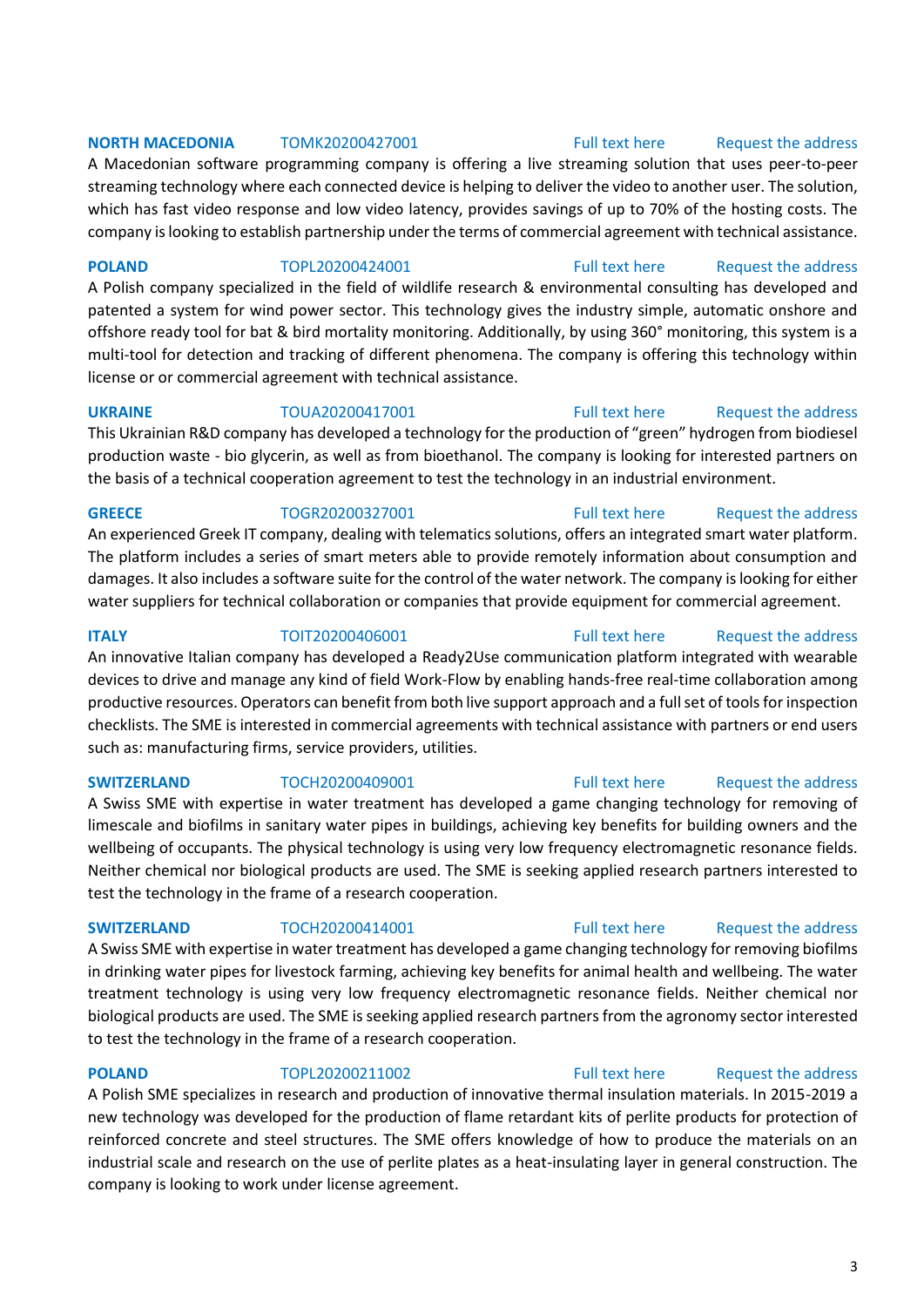A Greek SME with expertise in geo-information systems, unmanned aerial vehicles and remote sensing presents a novel product for the visualization of geospatial information upon 3D soil or sand formations. It incorporates the miniature/avatar placement and VR components and includes earth observation satellite paradigms. Private and public companies and organisations are sought interested to collaborate under the framework of commercial agreement with technical assistance.

## **GREECE** TOGR20200407001 [Full text here](https://een.ec.europa.eu/tools/services/PRO/Profile/Detail/980985cf-da79-4cea-a278-2d2b35321f93) Request the address

A Greek company specialized in the field of biomedical engineering is offering two innovative portable systems for in-vivo imaging of radiolabeled compounds in mouse lungs. Both public and private partners, of any size, working on the field of COVID-19 with preclinical models are sought with an interest in establishing a commercial agreement with technical assistance.

## **ITALY TOIT20200324001** [Full text here](https://een.ec.europa.eu/tools/services/PRO/Profile/Detail/d82bd748-0000-4a49-8ebc-9f189f3878f2) Request the address

A university spin-off in Northern Italy has developed a non toxic and non-cancerogenic fixative alternative to the use of formaline, that is a forbidden substance, to create Formalin-free hospitals, where thousands of health workers are now exposed to its effects. In order to scale up, partners for outsourcing production abroad or for licensing agreements are sought.

### **SPAIN** TOES20200401003 [Full text here](https://een.ec.europa.eu/tools/services/PRO/Profile/Detail/c2df2d08-12d2-42f8-9935-6cac62c15af7) Request the address

A Spanish research institution has developed a new magnetic recording bendable device where information is cloaked, virtually unerasable. The device can store information as the magnetic band of a credit card or a barcode or even more advanced magnetic memories. Once written the information is unalterable and cloaked.

## **ITALY TOIT20200318001** [Full text here](https://een.ec.europa.eu/tools/services/PRO/Profile/Detail/f63d519b-5e26-4666-98c5-654a739f7115) Request the address An Italian start-up uses state of the art tools and techniques from Artificial Intelligence and Machine Learning to optimize business operations. They offer a specific product, which leverages recent advances in generative Machine Learning to enable safe and Privacy Law-compliant data sharing between companies. They look for industrial partners to test the beta version available for demonstration within technical cooperation agreements or to apply to research calls for project.

A UK-based research institute with world recognised expertise in the area of infectious disease research is offering its capabilities to industrial partners as well as universities and research organisations in developing innovations in the diagnosis and treatment of COVID-19. It is envisaged that the partnerships will take the form of research cooperation agreements, technical cooperation agreements or commercial agreements with technical assistance.

## **ITALY TOIT20200416002** [Full text here](https://een.ec.europa.eu/tools/services/PRO/Profile/Detail/10f6396d-42b0-4990-b790-56fbd60e3360) Request the address

An Italian start-up has developed and patented an eco-friendly environmental production plant that optimizes the spirulina production using energy and heat produced from biogas through the anaerobic digestion of biomass within the same production process. The amount of production is increased by ten times when compared to other production processes with the same amount of land. The company offers this innovative technology under commercial agreement with technical assistance.

This Slovak company is a global smart waste management solution provider that enables cities and businesses to manage their waste efficiently, improve the environment and the wellbeing of people. The solution combines unique inhouse-produced smart sensors that monitor waste real-time with sophisticated software and applications. The company is looking for commercial agreement with technical assistance, financial agreement or joint venture agreement.

# **UNITED KINGDOM** TOUK20200429002 **Full text here** Request the address

## **SLOVAKIA** TOSK20200309001 [Full text here](https://een.ec.europa.eu/tools/services/PRO/Profile/Detail/55a80fd9-a6ce-431b-89ef-45dbc3db3f9b) Request the address

### 4

## **GREECE** TOGR20200402001 [Full text here](https://een.ec.europa.eu/tools/services/PRO/Profile/Detail/abe2a307-d51d-427c-b3f6-af9db7255e53) Request the address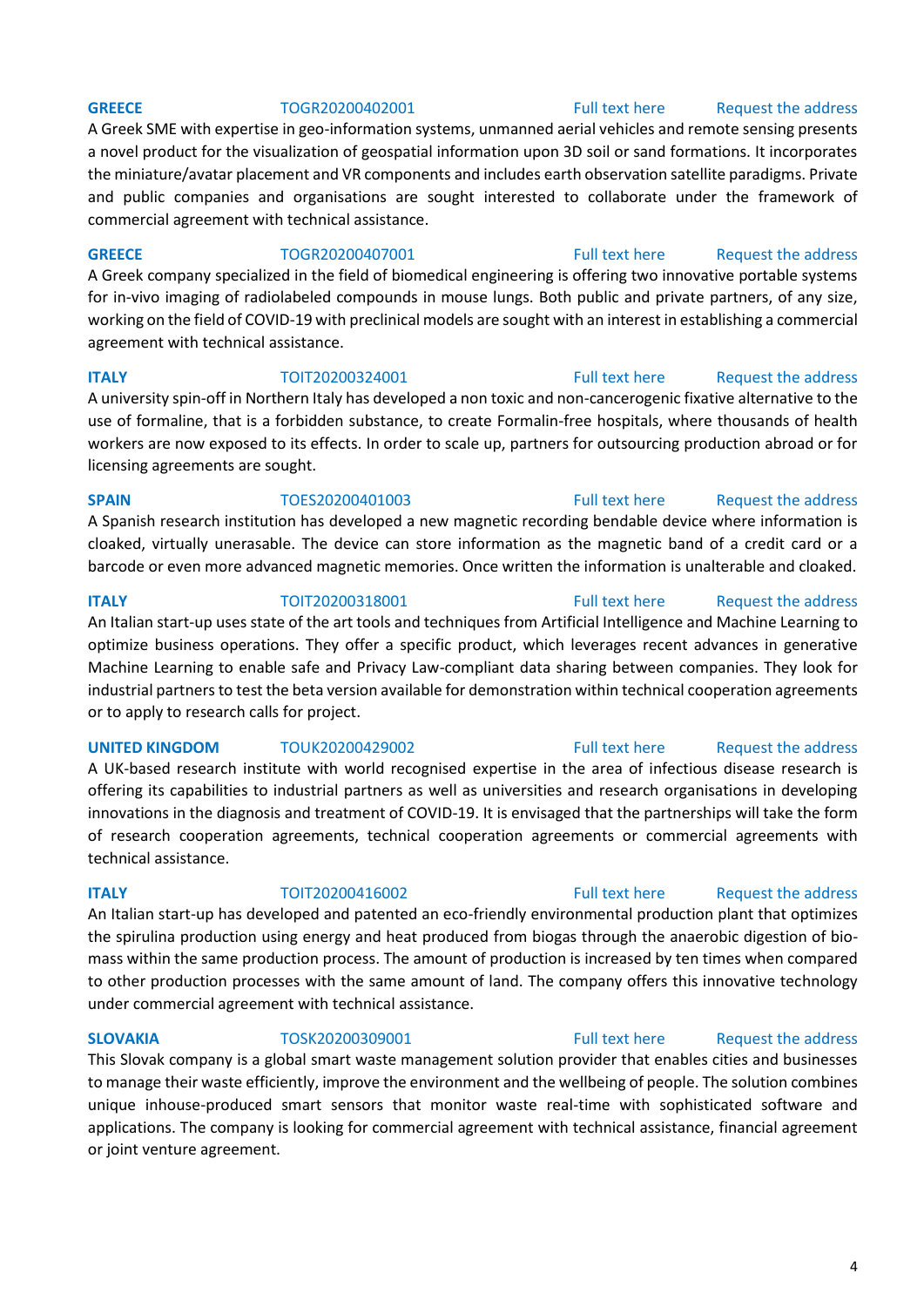### **FRANCE** TOFR20200224001 [Full text here](https://een.ec.europa.eu/tools/services/PRO/Profile/Detail/9ae65ecf-17d6-409f-97c7-c9e926a67644) Request the address

An innovative French manufacturer specialized in ultrasonic technologies is looking for establishing new partnerships and R&D co-development projects with companies and scientific research organizations/universities in the Health sector. It wants to collaborate with inventors and companies, eager to work together on innovative non-invasive therapeutic concepts, directly connected to the human health, wellbeing and comfort, under technological cooperation or R&D projects agreements.

**GERMANY** TODE20200330002 [Full text here](https://een.ec.europa.eu/tools/services/PRO/Profile/Detail/37683a70-6d40-48ba-bc99-58a7ab0fa6f9) Request the address

A German university spin-off offers a software suite to simulate the microstructure of metallic materials and its evolution during industrial processes. Time-resolved 3D data provides unique insights into materials development for various processes and materials, e.g. additive manufacturing, thermo-mechanical processing and heat treatments. Partnerships based on technical and research cooperation will be considered.

### **GERMANY** TODE20200304001 [Full text here](https://een.ec.europa.eu/tools/services/PRO/Profile/Detail/f19e05bf-2c1c-449c-a705-cf60efbf075c) Request the address

A German university has developed an adaptive LCD-based optical filter for improving the performance of optical wireless communication systems by effective interference suppression, light equalization, and light angle determination. License agreements (or transfer of rights) and research cooperation agreements are offered to industrial partners from sensor and display technology sector.

**POLAND** TOPL20200331001 [Full text here](https://een.ec.europa.eu/tools/services/PRO/Profile/Detail/82dc4845-202c-4cae-bfb7-dd3b4c22b06c) Request the address Scientists from a Polish university, who specialise in bio-immobilisation technologies and packaging materials, have developed the melamine-modified gelatine - a material for the production of films and coatings employed in food and pharmaceutical industries. The material is cheaper, more effective at preventing oxidation and photodegradation, and its production is safer for the environment than the other solutions. Partnership under license or technical cooperation agreements is offered.

**SPAIN** TOES20200413001 [Full text here](https://een.ec.europa.eu/tools/services/PRO/Profile/Detail/a7a08635-aa50-48ae-8b5b-eee24656d6ed) Request the address A Spanish start-up that designs and produces new solutions to refrigerate on-board electronics offers its expertise and technology to participate as the thermal management partner in projects related to drones, aeronautics, automotive or space through research or technical cooperation agreements or commercial agreements with technical assistance.

**ITALY TOIT20200420001** [Full text here](https://een.ec.europa.eu/tools/services/PRO/Profile/Detail/9cf48662-32aa-4564-9f8b-91da03a739e6) Request the address An Italian national research institute has developed a fluidic device that allows high sample volume injection in high-performance liquid chromatography systems and provides an automated purification step, reducing sensitivity problems and facilitating the analysis of extracted compounds from complex matrix. They are looking for technical cooperation or licence agreements with industry to miniaturize and automize the device.

### **SPAIN** TOES20200402001 [Full text here](https://een.ec.europa.eu/tools/services/PRO/Profile/Detail/7c810da3-ae95-4f60-883e-9e7d5eb84a2c) Request the address

A Spanish research institution has developed a lipid gel composed exclusively of combination of lipids in high diluted conditions, without the need of gelling surfactants or polymers, thus avoiding irritation or adverse responses in medical applications. Its composition enhances biocompatibility and favours drug delivery, especially at topical, mucosal and ocular levels. Companies interested in patent licensing and research collaboration for the development of its applications are sought.

## **SPAIN** TOES20200331001 [Full text here](https://een.ec.europa.eu/tools/services/PRO/Profile/Detail/42002954-f1ed-4ba3-a87e-52fb943ae069) Request the address

A Spanish public research institution has found the potential of polyethylene glycol on reducing the severity of acute necrotizing pancreatitis and associated lung injury, thus minimizing the systemic inflammatory response. Companies interested in patent licensing and/or in a research collaboration for the development of its application are sought.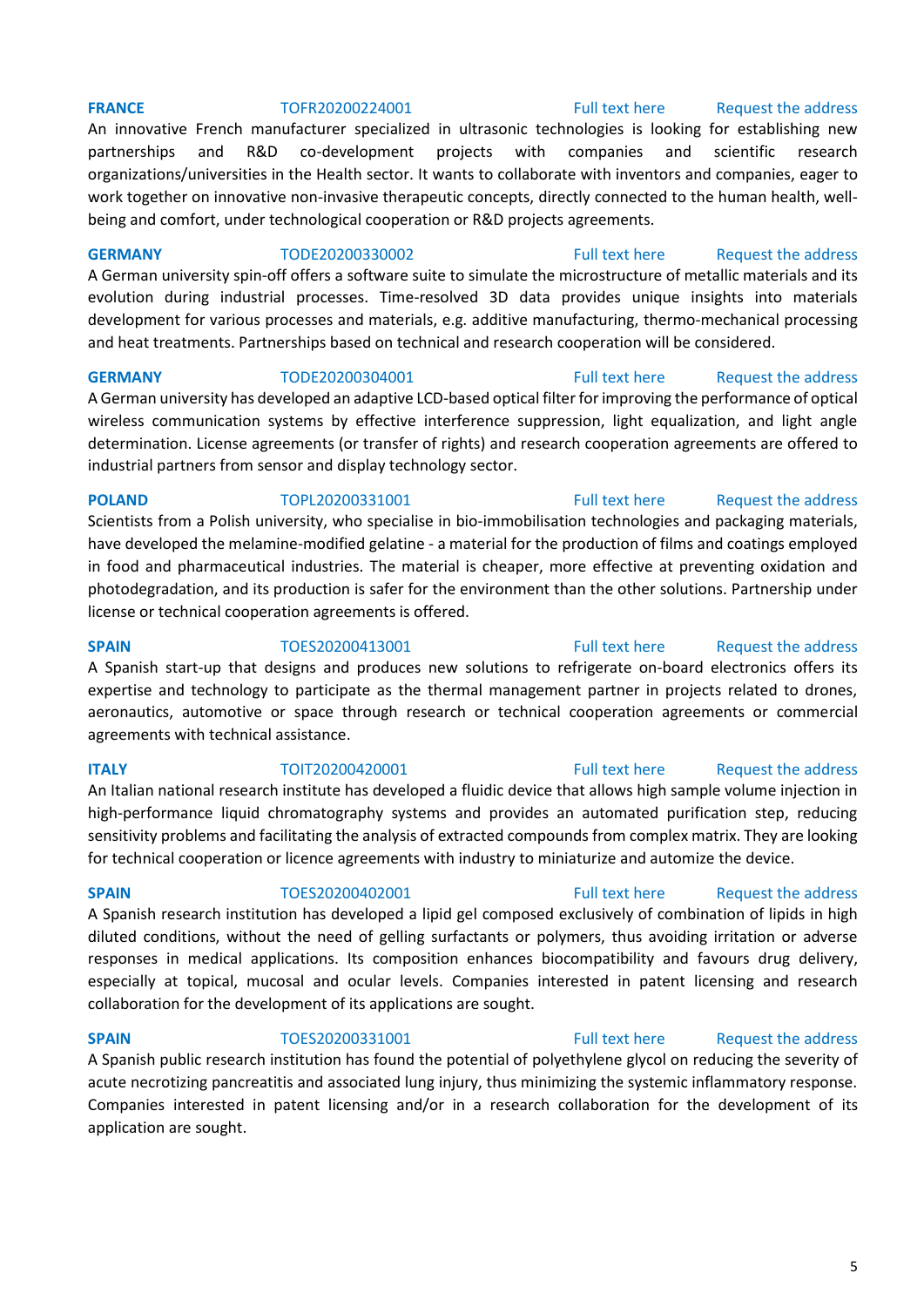## **SPAIN** TOES20181031001 [Full text here](https://een.ec.europa.eu/tools/services/PRO/Profile/Detail/a29cfba5-4135-4344-808e-b188494e1902) Request the address

A Spanish public research organisation has developed a novel hybrid material consisting of an enzyme and a structure of nanowires of iron carbonate. The effect of the combination is an enhancement of the catalytic activity which leads to degradation of organic molecules at short times. The nanostructure shows magnetic properties, which allow simple recovery from the reaction media. Chemical or biochemical companies are being sought to collaborate through a patent license agreement.

### **GERMANY** TODE20200401001 [Full text here](https://een.ec.europa.eu/tools/services/PRO/Profile/Detail/2a64f755-e2e7-44a5-9dc3-0d511d2bf284) Request the address

A German software developer has developed a highly scalable automation of Excel functions in the cloud in the form of an editor. This editor enables the consolidation of data from different sources into one file and access to this data by different users. The company is looking for partners from industry and marketing as users of the editor in the context of a commercial agreement with technical assistance.

A Romanian start-up developed a free global health solution that unites the healthcare providers and connects them with patients. This solution provides efficient tools for increasing the international visibility of the existing healthcare services ensuring a healthy life for everybody. To be able to further develop and to monetize the platform, the start-up would like to find international partners that could give technical solutions or invest money, under a joint-venture agreement.

**ITALY TOIT20200408001** [Full text here](https://een.ec.europa.eu/tools/services/PRO/Profile/Detail/f67c4af7-e598-49c2-8bf9-7d91de4670fb) Request the address An Italian company specialized in fermentation systems and process technologies for biotech production, has developed an innovative solid state fermentation technology that allows a very large number of biotech products. The company is looking for new partners (engineering companies, plants installers and producers, research centers) interested in commercial agreement with technical assistance and research or technical cooperation agreement.

## **UNITED KINGDOM** TOUK20200420001 [Full text here](https://een.ec.europa.eu/tools/services/PRO/Profile/Detail/d13481a4-9640-4bb7-8ac9-7cc8e0720de0) Request the address A UK spin out has launched, and proven, an artificial intelligence (AI) based tool that incorporates experimental data and uncertainty. It helps guide organisations to the best possible material or chemical optimisation in around 90% fewer experiments. New alloys and superalloys have been designed, and small molecule drugs. Industries with a need for new materials or chemicals are sought for commercial agreements with technical assistance or technical cooperation agreements.

A French SME specialised in surface coating and treatment has developed stable sol-gel formulation allowing vast possibilities of modification of the surface properties and the introduction of new function to coated material such as conductivity, anticorrosion protection, hydrophobicity, antibacterial properties. Coating properties are adjusted for each application and surface (metals, plastics, glass, composites, fibres,…). Partners are requested for R&D projects or commercial agreements.

A German engineering company has patented a novel plant layout and deinking method for processing of paper waste. At least one partial stream of rejects of the post flotation process is returned to the preceding deinking circuit. The deinking processes are constantly being modified to be more economical and sparing to the environment, resultung in reduced material losses and chemical consumption. The company is looking for partners from paper industry in the context of a license agreement.

**LUXEMBOURG** TOLU20200330001 [Full text here](https://een.ec.europa.eu/tools/services/PRO/Profile/Detail/ef6ea1c1-4719-452f-8a13-5c8cb26ab55f) [Request the address](http://www.een.bg/index.php?option=com_rsform&formId=13)  A Luxembourg SME has developed a unique, fast and efficient biomolecule (e.g. antibodies, antigens) deposition technology, and seeks partnership with Enzyme Linked ImmunoSorbent Assay (ELISA) kit manufacturers to bring it to the market. Commercial agreement with technical assistance is sought.

### 6

## **ROMANIA** TORO20200325001 [Full text here](https://een.ec.europa.eu/tools/services/PRO/Profile/Detail/85779f1a-d74e-4fc1-9d06-45c0506e119b) Request the address

## **FRANCE** TOFR20200422001 [Full text here](https://een.ec.europa.eu/tools/services/PRO/Profile/Detail/492e3435-64a0-411c-884a-ede67088e262) Request the address

# **GERMANY** TODE20200406001 [Full text here](https://een.ec.europa.eu/tools/services/PRO/Profile/Detail/8bb93069-95e6-4ff4-aaff-d62b76891170) Request the address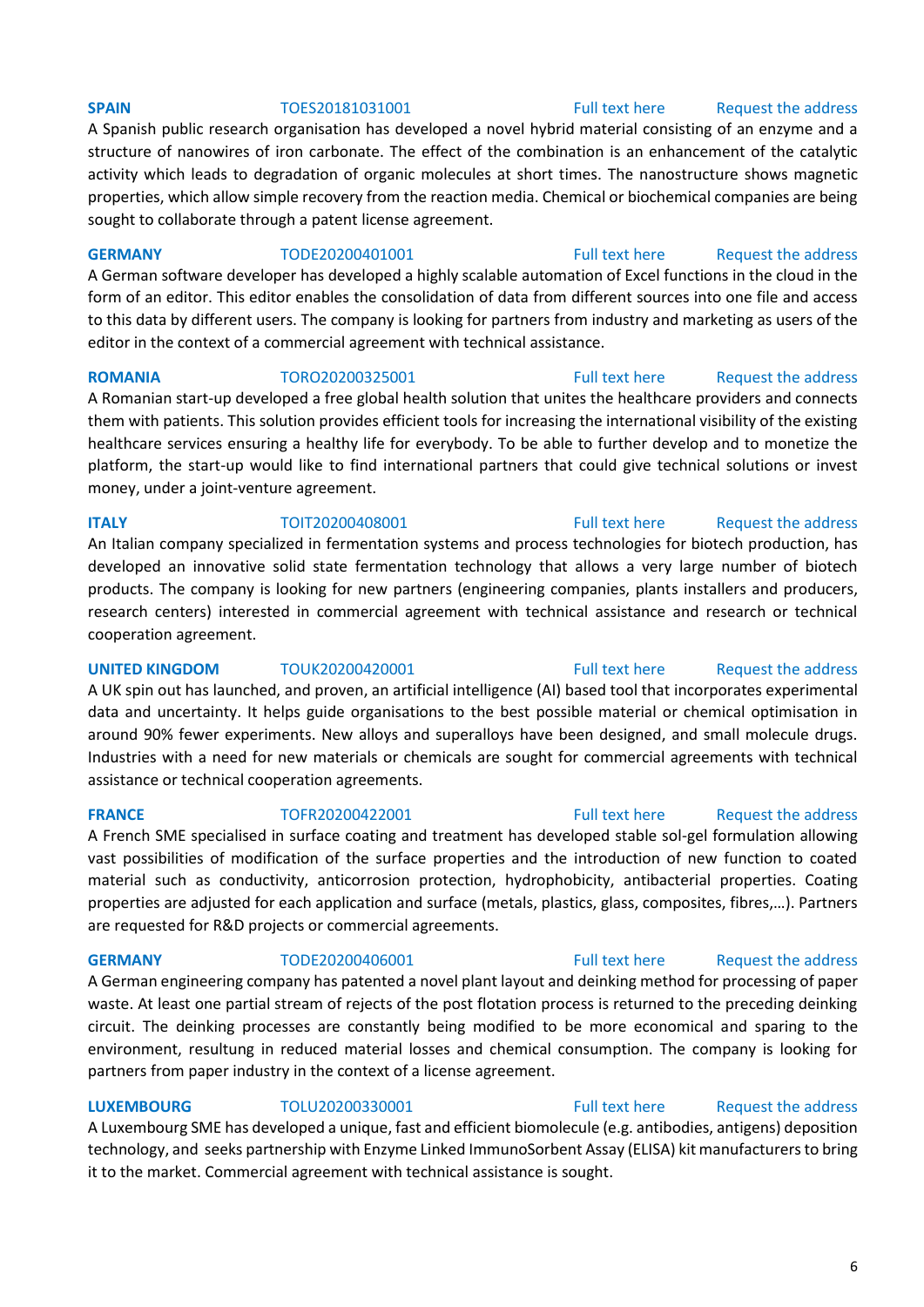## **HUNGARY** TOHU20200409001 [Full text here](https://een.ec.europa.eu/tools/services/PRO/Profile/Detail/1c05be1b-7ca1-4674-ba35-289bce74c55e) [Request the address](http://www.een.bg/index.php?option=com_rsform&formId=13)

A Hungarian technology transfer agency offers its partner's technology, a medical syringe which solves the problem of the danger of infecting patients and health care workers with diseases that can be transmitted by injecting with an infected needle. The technology transfer agency is looking for potential licensing partners in the field of medical and hospital equipment suppliers, dentistries and hospitals.

**THE NETHERLANDS** TONL20200325001 [Full text here](https://een.ec.europa.eu/tools/services/PRO/Profile/Detail/7acca2d4-65af-4eea-91a0-5e9b1e644844) Request the address The Dutch company has developed a process for textile dyeing utilizing supercritical CO2 and offers a water-free and process-chemical free dyeing system for polyester textiles. The closed loop dyeing system needs less energy compared to others and is cost effective. To support the transition of the textile dyeing industry to a circular economy, the company is looking for interested brands and manufacturers in the textile industry. A commercial agreement with technical assistance is foreseen.

### **UNITED KINGDOM** TOUK20200409003 [Full text here](https://een.ec.europa.eu/tools/services/PRO/Profile/Detail/2cfae437-5a22-4ba4-80fe-6c26e0716c9c) Request the address

A UK technology transfer company established in 2002 and specialising in a range of security and biometrics products is looking to licence out a heat acclimatisation app.This app helps athletes or anyone doing different exercises such as running, cycling to safely adapt to hot environments as fast as possible. The UK company is offering licence agreement for this app to sports and training equipment manufacturers.

### **CZECH REPUBLIC** TOCZ20200117006 [Full text here](https://een.ec.europa.eu/tools/services/PRO/Profile/Detail/3a285d56-a620-4428-ba57-ecb14def7d80) Request the address

Czech R&D institution has developed a technology, which minimizes the need for interior plant maintenance while creating suitable conditions for plant growth that positively impact indoor environment. The technology is offered for licensing.

## **GERMANY** TODE20200402001 [Full text here](https://een.ec.europa.eu/tools/services/PRO/Profile/Detail/101eb144-513d-4642-8585-b01473becb30) Request the address

A German IT company offers to develop software and web or mobile applications according to the partner specifications. The experienced team practices a unique approach where the partner's team is involved in the development process and thus introduced to handling cutting-edge technology themselves. Partners are sought for commercial agreements with technical assistance.

A German university offers a method to assess the fertilising potential of sperm. It is based on longitudinal axis rotation within the framework of computer-aided sperm analysis (CASA). The diagnostic power of these systems is thus significantly improved. Providers of computer-aided sperm analysis systems are sought for license agreements.

A German engineering company developed a digital maintenance solution for remote access and remote management of decentralized plants and industrial appliances. By use of the device, the machines can be remotely accessed for diagnosis which reduces the service demand on site. It's a "plug & play"-solution also for unexperienced users. The company is looking for commercial agreements with technical assistance and licensees.

A French SME designs and synthesizes optimized peptides or small proteins and proposes peptides libraries. It offers its expertise in chemical synthesis, purification, characterization and labelling of peptides, stability and solubility studies, impurity characterization, design and synthesis of analogues, quality assurance analysis and grafting of peptides on nanoparticles and surfaces. The company is looking for partners through manufacturing or research cooperation agreements.

**SPAIN** TOES20200422001 [Full text here](https://een.ec.europa.eu/tools/services/PRO/Profile/Detail/ae0222ff-5e70-48e0-ac83-dc3670be735e) Request the address A Spanish university has drafted a method for developing an architectural project by means of Voronoi diagrams, which allows to quickly obtain different distribution possibilities of the uses in the space. In addition, the client is able to see the result in real time. Developers and constructors interested in technical cooperation agreements are sought.

## **GERMANY** TODE20200420001 [Full text here](https://een.ec.europa.eu/tools/services/PRO/Profile/Detail/a662e545-3f30-4c4f-a3e4-0ba8c9492bd7) Request the address

## **GERMANY** TODE20200406002 [Full text here](https://een.ec.europa.eu/tools/services/PRO/Profile/Detail/6edc4e4d-d0f3-469a-8f31-b5814c9c0e15) Request the address

# **FRANCE** TOFR20200212001 [Full text here](https://een.ec.europa.eu/tools/services/PRO/Profile/Detail/e6a6d892-c6a6-4a2f-aabc-8483bf4abd72) Request the address

### 7